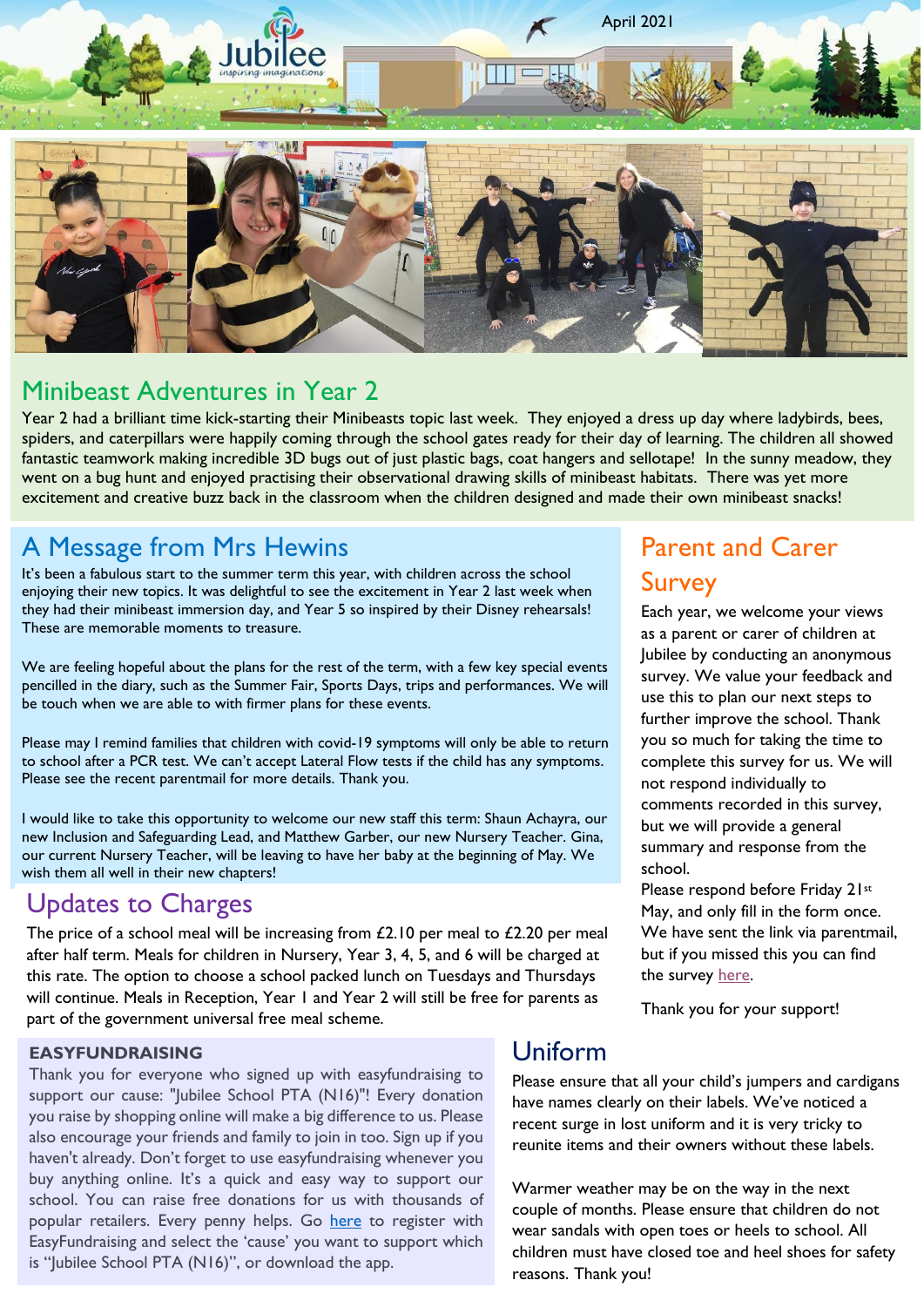

## Art in Year 1

In Year I, we have been taking inspiration from the greats to create our own flower masterpieces. These flowers in vases are our versions of Vincent Van Gogh Sunflowers. These beauties are by Spruce class.



# Maths with Michael

We understand that many parents feel like maths has changed and can sometimes find it difficult to keep up to date with modern teaching methods in maths. These videos are a really useful way in highlighting some of the ways we teach our Maths lessons at Jubilee. The first video is all about **Place Value**. Click the picture to watch!

# Party Bags

A year has passed since birthday parties were legal, and we know that many children have sadly missed out on special events to celebrate this year. We have noticed that recently, possibly due to the fact that families have been unable to hold parties, many children have brought party bags into school to give out to their classmates. We are now asking families **not** to bring in party bags for children at school for several reasons, including the frequently high sugar content of typical items in the bags, and also the allergies that children may have. We will still allow children to give out one small item, but we will regretfully not be able to give out party bags containing many items. Please ask your child's teacher if you need any further guidance. Thank you for your understanding.

# Collecting Children

Parents and Carers **must** ensure that the office is notified if there will be a different or new person collecting your child at the end of the day. This is essential for safety reasons.

# Applying to Nursery

Jubilee Nursery has places available for three or four year olds, starting in September. We have full or part time places available. Please find our application forms and more information on our [website.](https://www.jubilee.hackney.sch.uk/parents-guide/admissions/nursery-admissions/) If you have any questions, please email Kate at

[admissions@jubilee.hackney.sch.uk](mailto:admissions@jubilee.hackney.sch.uk)

# **Volunteering**

We are now accepting volunteers into the school. If you have spare time and an interest in supporting learning, please send an email to

### [admin@jubilee.hackney.sch.uk](mailto:admin@jubilee.hackney.sch.uk)

All volunteers are interviewed and subject to a DBS check. We have opportunities for supporting with reading, creating displays, providing in class support, supporting in Early Years (nursery and Reception), and also with gardening or Forest schools sessions.

# Great BIG garden Tidy!

#### (Date to be confirmed…)

During next month, we will be inviting volunteers into school to help support us with tidying the gardens. We will need help from adults and children to weed, sweep, clear, prune and tidy! The PTA will be organizing the date and the arrangements for this day. There will be a parentmail invitation sent out with more information soon!

### Welly Boot Donations

Early Years are looking for donations of wellies in good condition to fit children aged 3-6 years. Please bring any that your child is no longer using to the main office. Thank you!